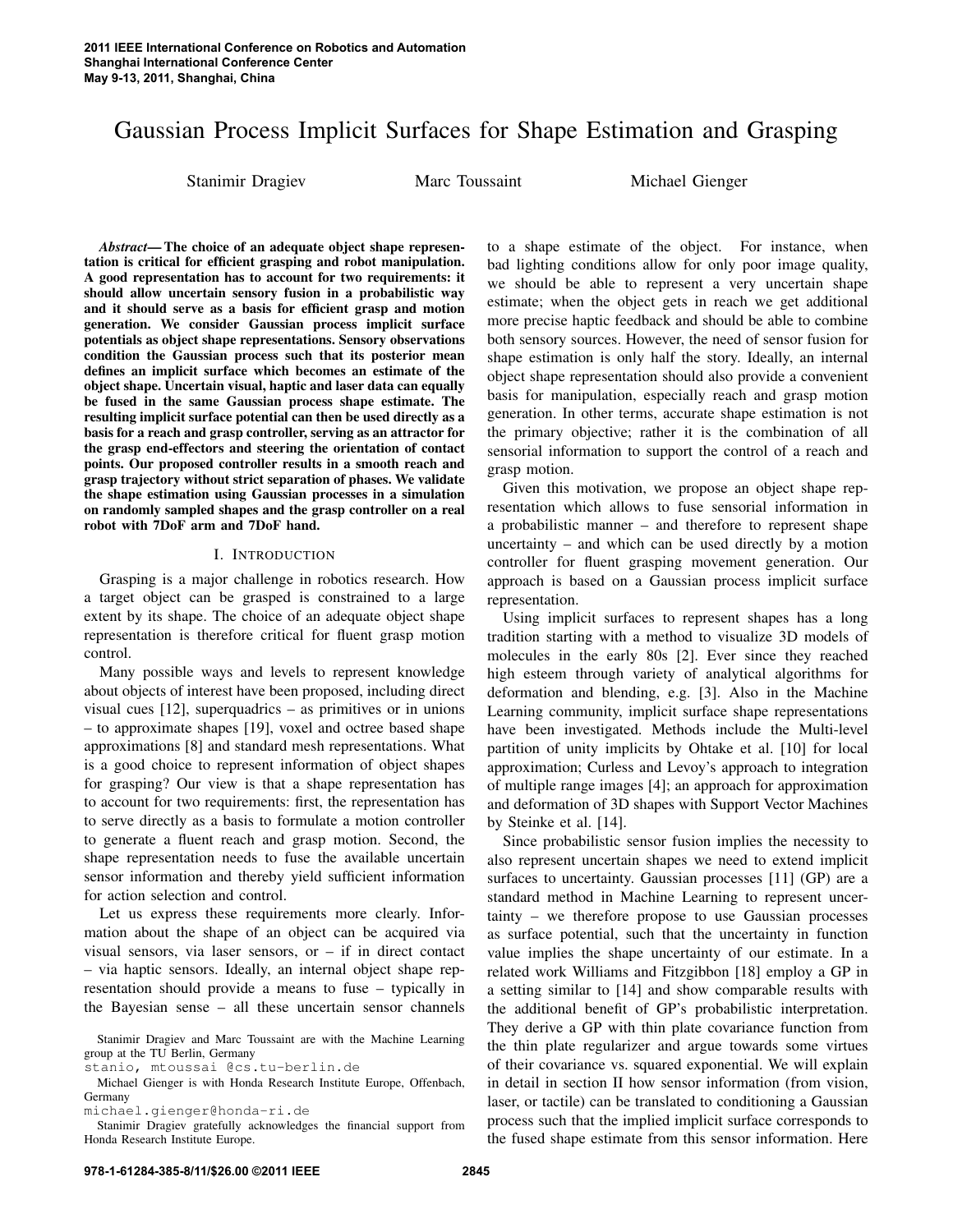should be mentioned that both [18] and [14] use surface points and off-surface points for training the regression.

The mean of the posterior of the GP, which we refer to as implicit surface potential (ISP), is suited as a basis for a smooth reach and grasp controller. Most existing literature on grasp optimization focuses on the grasp itself, isolated from the reaching movement. For instance, [15] reviews the various literature on defining grasp quality measures, [13] learn which grasp positions are feasible for several objects, [6] efficiently compute good grasps depending on how the objects shall be manipulated, and [9] simplify the grasp computation based on abstracting objects into shape primitives. The coupling to the problem of reaching motion optimization is rarely addressed. A recent approach [1] makes a step towards solving the coupled problem by including a "environment clearance score" in the grasp evaluation measure. In that way, grasps are preferred which are not prohibited by immediate obstacles directly opposing the grasp. In [17] a method for combined reach and grasp optimization for a known object shape was presented. Our approach in this paper is to use the implicit surface potential that was learnt to estimate the object shape directly to also control reaching and grasping. The controller relies on the potential function steering the orientation of the fingers and wrist and eventually results in a smooth trajectory and feasible grasp posture. This use of potential function can to some degree be compared to classical approaches on using potentials for navigation and obstacle avoidance in mobile robots, e.g. by [7].

In the following we introduce briefly implicit surface and Gaussian process and describe the particular class of implicit surface we use. Thereafter we explain the use of GP for estimating ISF from sensor observations. Section III introduces several heuristics for achieving a feasible grasp based on a potential function. Two experiments for evaluating the methods are presented in section IV, followed by the conclusions.

# II. GAUSSIAN PROCESSES FOR IMPLICIT SURFACE **ESTIMATION**

In the following we describe how to use Gaussian processes to represent uncertain shape estimates.

## *A. Challenges for GP shape estimation*

Concerning the shape estimation part, we aim at integrating different sensor inputs, in particular the methods have to be able to deal with haptic, visual and laser feedback. Visual and laser sensors provide uncertain 3D coordinates of points on the surface of possibly far objects, with laser typically being more precise than 3D vision (based on stereo triangulation of key points). Haptic sensing can be more precise than vision, but is useful only with objects which are in reach. In addition to the position of a surface point, haptic feedback provides also an estimate of the local tangent plane of the shape at the point of contact. The above three examples illustrate the need to have a representation that



Fig. 1. Objects represented by an implicit surface function. Left: 1D object in [−2, 2]; right: 2D object described by the blue ellipse in the center of the plane.

allows to fuse uncertain multi-modal sensor information in a probabilistic shape estimate.

## *B. Implicit surface*

We propose to describe an object by means of an implicit surface which in turn is described by Gaussian process. An implicit surface describes the shape of an object by means of a function which tells for each location in space whether it is part of the object or not. More formally, we define an implicit surface as the 0-level set of a real-valued potential function f with

$$
f: \mathbb{R}^d \to \mathbb{R}; f(\mathbf{x}) \begin{cases} =0, & \mathbf{x} \text{ on the surface} \\ >0, & \mathbf{x} \text{ outside the object} \\ <0, & \mathbf{x} \text{ inside the object} \end{cases} (1)
$$

In the following we call f the *implicit shape potential (ISP)*. Figure 1 gives two examples of objects represented by the 0 level set. Note that there are infinitely many potentials which result in the same shape. Generally, we will disambiguate this invariance by fixing a specific bias, i.e., value of the potential far from the object.

Further, we define the *implicit shape field* (ISF) as the negative gradient  $-\nabla f(\mathbf{x})$  of the implicit shape potential  $f(\mathbf{x})$ . It points towards the object and will play a crucial role in the design of the reach and grasp motion controller based on the ISP.

## *C. Gaussian process ISP*

How can we condition a Gaussian process on sensor information such that the respective ISP represents an estimate of the object shape? Consider a minimalist 1D example: In the 1D world an object is a segment and its surface consists of the two points which delimit the segment. On Figure 2 the GP prior has a bias  $\mu = 1$ , and two observations at  $x = 2$ and  $x = 3$  condition the GP such that the 1D object location is estimated to be the segment  $[2, 3]$ . In the following we show what information do these observations carry.

*1) Surface point observations:* In the simplest case the sensors return a set  $S$  of 3D points which the sensor believes to be points on the object surface (e.g., laser points, stereo triangulated points, or contact points). With respect to the ISP this data implies that the value of the potential at these points is zero. Therefore, every point in the data set implies a *value-zero-observation* for the Gaussian process ISP. The initial bias of the GP is set positive to reflect the prior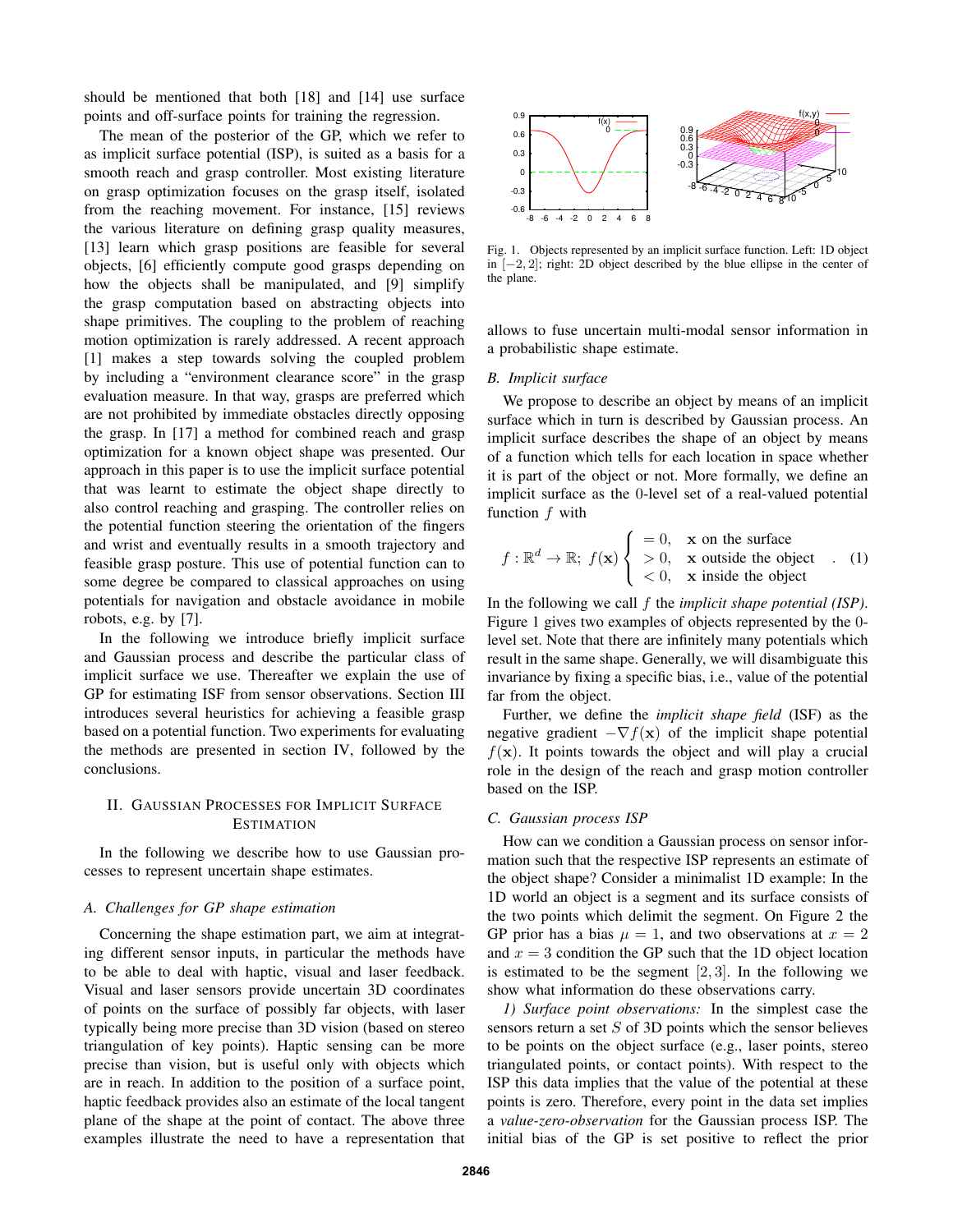

Fig. 2. Learning an implicit surface representation for an object in [2, 3]. Initially  $\mu(\mathbf{x}) = 1$ . Belief after one observation of surface point and normal (left) and after two observations (right). Note that the variance of the posterior is a quantification of how precise and trustful the estimate is, given the present data and prior knowledge.



Fig. 3. Example of a tactile sensor touching an object. Relationship between the normals of the tangent planes of the object sensor at the contact point.  $-\mathbf{n}_s(\mathbf{x}) = \mathbf{n}_o(\mathbf{x})$  (depicted as  $\leftarrow$ )

that empty space is more likely. The value-zero-observations then condition the posterior Gaussian process such that the respective implicit surface becomes non-empty and represent the posterior shape estimate.

*2) Surface normal observations:* Haptic sensors do not only give information on the location of a 3D surface point but also on the normal vector  $n_o(x)$  of the local surface tangent, as illustrated in Figure 3. Similar normal information can also be derived (with more uncertainty) from the direction of the visual contact or the laser ray. By definition of implicit surface, the normal vector of the tangent plane needs to be equal to the gradient direction of the implicit surface potential, i.e.,  $\nabla f(\mathbf{x}) = \mathbf{n}_o(\mathbf{x})$ .

A feature of Gaussian processes is the ability to condition them also on gradient-observations, i.e., on knowing the gradient of the function at a certain location instead of only the value, see [11, p.191]. Therefore, a sensor datapoint conditions the GP estimation in a two-fold manner: by implying a value-zero-observation as well as a gradientobservation.

For completeness we give here the specific equations necessary to incorporate the gradient observations into the GP. The predictive distribution of a Gaussian process is defined according to [11] by the following mean and variance:

$$
\overline{f}_* = \mathbf{k}_*^T (K + \sigma_n^2 \mathbf{I})^{-1} \mathbf{y}
$$
 (2)

$$
\mathbb{V}[f_*] = k(\mathbf{x}_*, \mathbf{x}_*) - \mathbf{k}_*^T (K + \sigma_n^2 \mathbf{I})^{-1} \mathbf{k}_*
$$
(3)

where k is the covariance function,  $k_{\ast}$  is the vector of covariances between the test point and all observation points,



Fig. 4. Random samples from GP with 2D domain. Sampled functions are produced with varying covariance width,  $\sigma_w^2$ , rises from left to right in both series. Functions are cut through the 0-level set and positive values are light colored, negative – dark.

 $K$  is the Gramm matrix and  $v$  denotes the observed values. In this work we generally use a Gaussian covariance function  $k_G(\mathbf{x_i}, \mathbf{x_j}) = \sigma_p^2 \exp\left(-\frac{(\mathbf{x_i} - \mathbf{x_j})^T(\mathbf{x_i} - \mathbf{x_j})}{2\sigma_m^2}\right)$  $\frac{\partial^2 \left( \mathbf{x_i} - \mathbf{x_j} \right)}{2 \sigma_w^2}$ ) +  $\sigma_n^2 \delta_{ij}$ . To incorporate the gradient observations in the covariance vector  $k$  and the Gramm matrix  $K$  we need the derivative of the covariance function [11]. Using  $x_i$ ,  $x_j$  as the observed points;  $d_j$  as the index of the component in which the derivative  $\frac{\partial f(\mathbf{x_j})}{\partial x_j}$  $\frac{\partial J(\mathbf{x}_j)}{\partial x_{d_j}}$  is observed,  $\delta_{ij}$  being Kronecker's delta, we get:

$$
k\left(f(\mathbf{x_i}),\frac{\partial f(\mathbf{x_j})}{\partial x_{d_j}}\right) = \frac{\partial k(\mathbf{x_i}, \mathbf{x_j})}{\partial x_{d_j}} = \frac{(\mathbf{x_i} - \mathbf{x_j})k_G(\mathbf{x_i}, \mathbf{x_j})}{\sigma_w^2},
$$

and

$$
k\left(\frac{\partial f(\mathbf{x_i})}{\partial x_{d_i}}, \frac{\partial f(\mathbf{x_j})}{\partial x_{d_j}}\right) = \frac{\partial^2 k(\mathbf{x_i}, \mathbf{x_j})}{\partial x_{d_i} \partial x_{e_j}}
$$
  
= 
$$
\frac{(\sigma_w^2 \delta_{ij} - (\mathbf{x_{id_i}} - \mathbf{x_{jd_i}})(\mathbf{x_{id_j}} - \mathbf{x_{jd_j}}))k_G(\mathbf{x_i}, \mathbf{x_j})}{\sigma_w^2}
$$

.

#### *D. The resulting implicit shape prior*

Our Gaussian process prior implies directly a prior over shapes. This prior depends on the choice of hyper parameters for the covariance function and bias. Since the definition of an implicit surface is invariant to scaling of function values we can – without loss of generality – fix the GP bias to  $\mu = 1$ . The resulting shape prior is then influenced by the covariance width  $\sigma_w^2$ . Figure 4 illustrates in 2D the shape priors (and also the implicit prior of how shapes are distributed in space) depending on  $\sigma_w^2$ . It shows a series of randomly sampled functions from a two-dimensional GP. They are produced by sampling random observation and using the resulting predictive mean. Different colors indicate positive and negative function values.

The observation precisions  $\sigma_n^2$  reflect the precision of the used sensors. The GP allows to have precision associated with each observation. Furthermore, as commented in [10], sensors may have different precision along different axes. In our case this translates to a GP with multivariate noise in the input dimensions. See [5] for details on how input noise translates into posterior variance.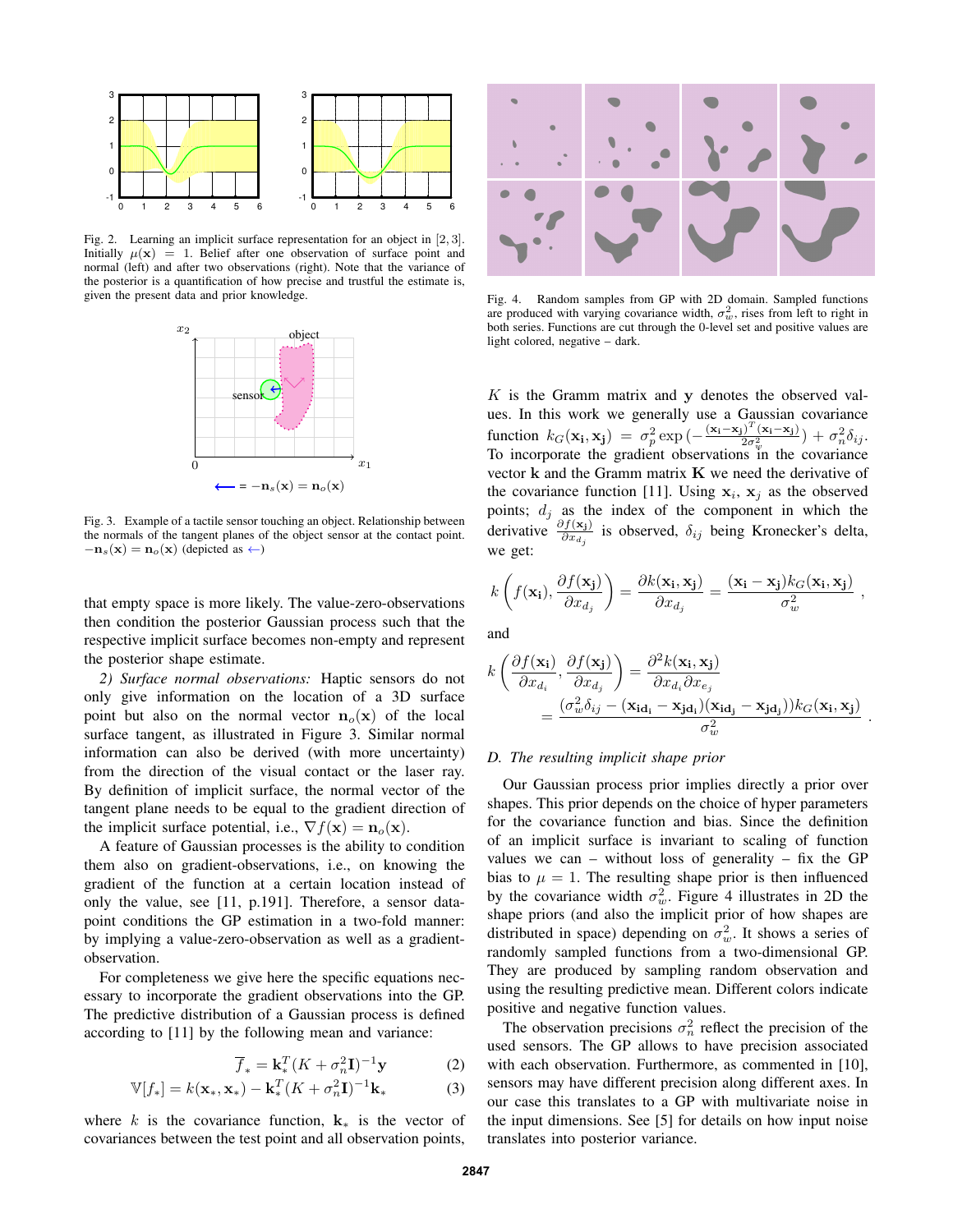#### III. IMPLICIT SURFACE GRASPING

In this section we describe a feedback reach and grasp controller which uses the Gaussian process potential described in the previous section. It generates fluent trajectories without strictly separating reach from grasp motions. This is achieved by introducing several task space objectives and controlling their relative importance based on the information carried by the GP ISP and its associated gradient field. In other words, the objectives are active throughout the whole trajectory, only their importance varies over time according to ISP.

We follow a pure geometric approach to grasping, i.e. in the scope of the controller are situations in which merely the shape of the object has influence on the grasp. Other features of the object, like mass inhomogeneity, deformability, surface friction, etc. are neglected.

## *A. General approach*

The implicit surface potential  $f(x)$  and its field  $-\nabla f(x)$ provide two essential pieces of information to guide a reach and grasp motion:  $-\nabla f(x)$  indicates the direction to the object surface for every point in space while  $f(x)$  indicates a proximity to the object: it approaches zero in the vicinity of the object and takes a value of 1 far from the object. Combining these two pieces of information we can define desired infinitesimal motions for the hand, fingers, and finger orientations. Roughly, the controller can be summarized as follows:

- Far from the object  $(f(x) \approx 1)$  the robot should direct the hand towards the object, move the hand towards the object, and open the hand.
- In the vicinity of the object  $(0 < f(x) < 1)$  the robot should move the fingers onto the surface and align the fingers with the surface tangent.
- At the surface  $(f(x) \approx 0)$  the robot should close the fingers until pressure sensors indicate the desired contact.

Using  $f(x)$  to blend between these task settings leads to a smooth grasp motion without ad hoc separation in strictly isolated phases. We will realize this strategy by defining respective *task variables* (also called endeffector variables) for the hand and fingers and compute the motion as the optimum of a squared cost minimization problem – a straightforward extension of operational space control for multiple (regularized) task variables. For completeness we briefly define this optimization problem in the following and then define in detail the task variables and overall controller.

## *B. Control under multiple task variables*

Let  $q \in \mathbb{R}^n$  be the *n*-dimensional vector describing the current joint angles of the robot. We formulate the control problem in the dynamic domain, based on the current state  $(q, \dot{q}) \in \mathbb{R}^{2n}$ .

We assume we have m different *task variables*  $y_i \in \mathbb{R}^{d_i}$ (with the i task variable being  $d_i$ -dimensional) and we are given the respective kinematic function  $y_i = \phi_i(q)$  to compute the joint angles and its Jacobian  $J_i = \frac{\partial \phi_i}{\partial q}$  at the current q. For each task variable we assume to have current

desired values  $y_i^*$ , desired velocities  $\dot{y}^*$  as well as associated precisions  $\frac{1}{\rho_i}$  and  $\nu_i$  for values and velocities, respectively. These task variables define a cost function:

$$
c(q, \dot{q}) = \sum_{i=1}^{m} \rho_i [y_i^* - \phi_i(q)]^2 + \nu_i [\dot{y}_i^* - J_i \dot{q}]^2
$$

Using a local linearization of  $\phi_i(q)$  this can be expressed as a quadratic form in  $(q, \dot{q})$ .

Apart from this task cost term we have a control cost term penalizing accelerations, proportional to  $a^{\dagger}Ha$  with  $a = \dot{q}_{t+1} - \dot{q}_t$ . (Operating directly on accelerations is a simplification from full dynamic operational space control.) The sum of the task and control cost terms is a quadratic term in the new state. At each time step the controller computes an acceleration that minimizes these quadratic costs. See [16] for more details on the dynamic controller with multiple task variables.

#### *C. Task Variables and the Reach and Grasp Controller*

The feedback controller is motivated by the Schunk-arm with attached 3-humanoid-finger hand available at our lab. It is based on the local ISP information and simple heuristics.

We define one task variable (TV) for wrist orientation, one for wrist position, one TV per finger for tip orientation, and one TV per finger for tip position. In addition, three feasibility TVs implement collision and joint limits avoidance. A TV for the skin sensory response is used to eventually control the pressure on the object.

We use following notation: The forward kinematic function that computes the position of a body part  $a$  is denoted  $\phi_a^x(\mathbf{q})$ ; the kinematic function that computes the z-axis (normal vector) of a body part is denoted  $\phi_a^z(\mathbf{q})$ .

- We reuse the old idea of navigating to an object driven by the forces in a potential field. With smaller values of  $f(x)$ , the speed of approaching the object should be reduced, eventually becoming zero at the surface, where  $f(x) = 0$ . For this we introduce the hand position task variable  $\mathbf{y}_h \in \mathbb{R}^3$ ,  $\mathbf{y}_h = \phi_h^x(\mathbf{q})$ .
- In order to allow the fingers to grasp an object, the wrist needs to approach the object with the front side oriented to it. In the previous section, we showed that the negative gradient points to the object. Here we require the wrist normal to align with  $-\nabla f(x)$ . After taking care of that in the beginning, the relevance of that argument decreases with approaching the object, i.e. with smaller ISP values, where violating it in favour of better finger configuration can be favourable. We introduce the hand axis task variable  $y_p \in \mathbb{R}$ ,  $y_p =$  $\langle \phi_h^z(\mathbf{q}), \nabla f(\mathbf{y}_h) \rangle$  with target  $y_p^* := -1$ .
- For the grasp, the fingers need to touch the surface. This can be expressed as requiring that the implicit surface value at the fingers is zero. For this we we introduce a task variable  $y_s \in \mathbb{R}^3$ ,  $y_s = (f(\phi_i^x(\mathbf{q})))_{i \in tips}$  with constant target  $y_s^* := (0)$ . *i* indicates any of the 3 finger tips.

<sup>&</sup>lt;sup>1</sup>this is what we call *relative importance* in the beginning of section III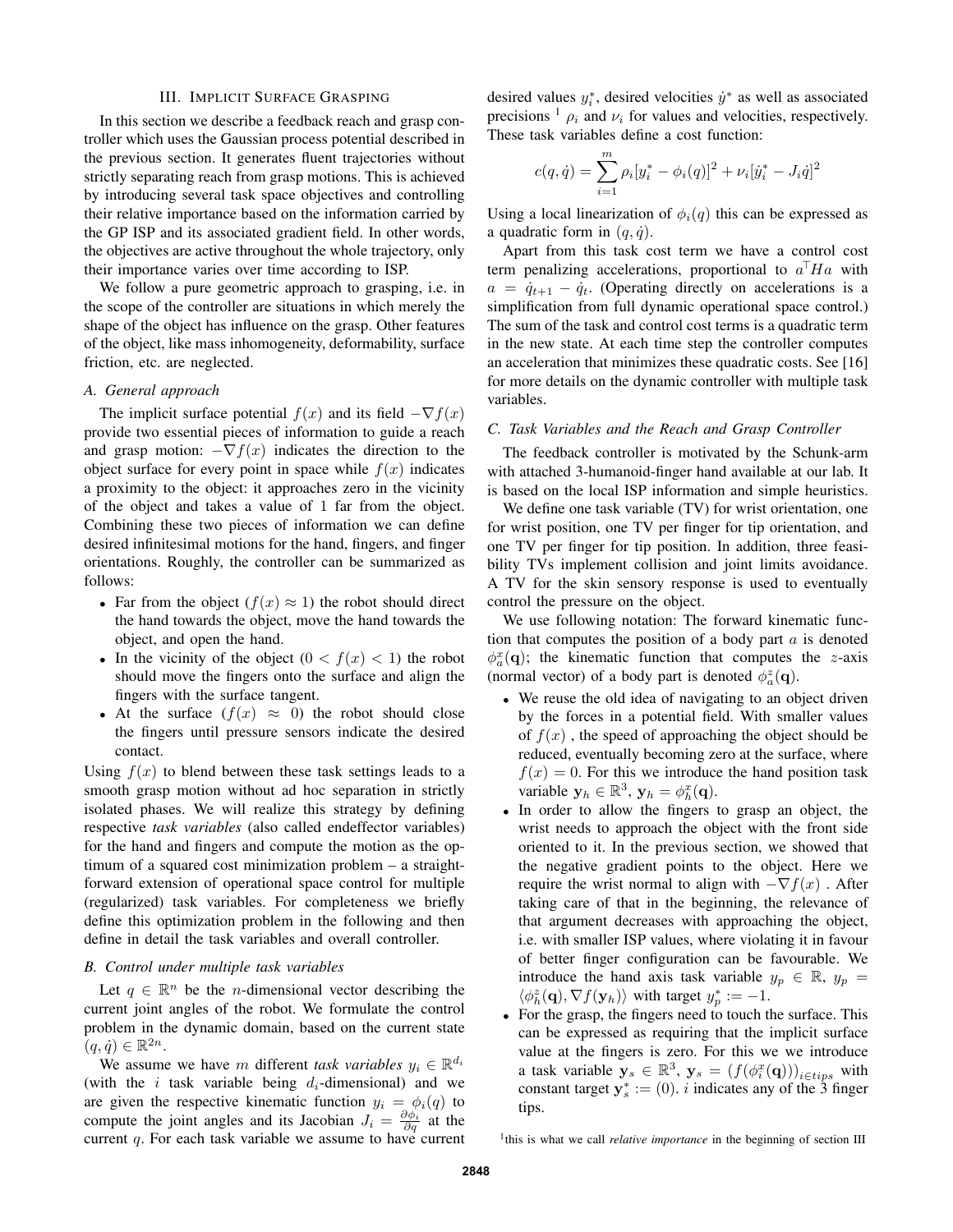- When the *finger tips point to their common centroid*, we expect to encounter stable grasp (analogous to force closure). In a three-fingers setting the sum of the normals of the finger tips lives in  $[0, 3]$ , with zero reached when the fingers oppose perfectly. In other words, zero sum of normals is necessary condition for opposing fingers. We introduce the task variable  $y_o \in \mathbb{R}$ ,  $y_o = \left| \sum_{i \in tips} \phi_i^z(\mathbf{q}) \right|$  with constant target  $y_o^* := 0$ .
- *Large contact area* is achieved when the tangent of the shape is aligned with the finger tangent at the contact point, i.e., the two normals have to cancel. Since the normals of the surface coincide with the negative gradient on the surface, we insist on the fingertip's normal and the ISF value at the fingertip to be aligned. The nearest to the surface, the more the orientation of the fingers matter, thus we make this precision negatively proportional to  $f(x)$ . We introduce the task variable  $\mathbf{y}_f \in \mathbb{R}, \mathbf{y}_f = (\langle \nabla f(\phi_i^x(\mathbf{q})), \phi_i^z(\mathbf{q}) \rangle)_{i \in tips}$ with constant target  $y_f^* := (-1)$ .

In addition, we have task variables to avoid collisions and joint limits. In our controller, all velocity precisions  $\nu_i$  are zero and we have no velocity targets in the task spaces.

The accumulated loss introduced by not satisfying the constraints poses an optimisation problem within the robot configuration space. The loss of a TV is given by the discrepancy between current and target value weighted by the precision,  $l_a = \rho_{y_a}(y_a - y_a^*)^2$ .

## Algorithm 1 Grasping with ISF.

loop  $\mathbf{y}_h = \phi_h^x(\mathbf{q})$  {current position of palm center}  $\mathbf{y}_h^* := \mathbf{y}_h - \nabla f(\mathbf{y}_h)$  {to-be position}  $y_p = \langle \phi_p^z(\mathbf{q}), \nabla f(\mathbf{y}_h) \rangle$  {current orientation }  $y_p^* := -1$  {to-be orientation }  $\mathbf{c} = (0)$  {centroid of tip normals} for  $k$  in fingers do  $\mathbf{y}_{k,f} = \langle \nabla f(\phi_k^x(\mathbf{q})), \phi_k^z(\mathbf{q}) \rangle$  {orientation}  $\mathbf{y}_{k,f}^* := -1$  {target orientation}  $\mathbf{y}_{k,s} = f(\phi_k^x(\mathbf{q}))$  {value at k-th finger}  $\mathbf{y}_{k,s}^* := 0$  {target value}  $\mathbf{c} = \mathbf{c} + \phi_k^z(\mathbf{q})$  {centroid of tip normals} set  $\rho_{k,y_f}$  and  $\rho_{k,y_s} \propto (1 - f(\phi_k^x(\mathbf{q})))$ end for  $y_o = |\mathbf{c}|$  $y_o^* := 0$  {make finger oppose} set  $\rho_{y_h}, \rho_{y_p}, \rho_{y_o} \propto f(\phi_h^x(\mathbf{q}))$  $\mathbf{q}' := \phi_{SOC}^{-1}(\mathbf{y})$  {satisfy constraints optimally}  $\mathbf{q} := \mathbf{q}'$  {move} end loop

Algorithm 1 defines the feedback control loop of the reach and grasp controller. Typically, the trajectories generated by the algorithm start with a motion towards object and simultaneously putting the wrist to point with the finger side to the object. When the fingers are near the object, the ISF falls exponentially and relative importance of finger



Fig. 5. Random object (top left); belief improvement with new observations (black dots).

Fig. 6. The median and upper and lower 5% quantile for the precision of the shape estimation as function of the number of (random) observations provided.



orientation rises with the consequence that the fingers open. Then the fingers continue to approach the object guided by the potential field.

The developed approach is not immune against local minima, which is the case with all approaches relying on local information only. Nevertheless it can find its application as a fast approximation where whole trajectory optimization is not desired or infeasible or can serve as initialization for optimisation approaches.

#### IV. EXPERIMENTS

## *A. Surface Estimation*

The estimation algorithm was validated using synthetic tactile data for a random generated object: First, we generate an implicit surface representation by sampling from a GP. This yields a random object. Then, we select randomly points on the surface of that object and use them as input to a GP. The resulting mean of the GP posterior gives the estimation of the object. Refer to figure 5 for snapshots from this procedure. The first image shows the random object which is to be estimated. Starting with one observation, second image, the belief about the object improves progressively with new observations. Black dots mark observed points on the surface.

Figure 6 shows a plot of the accuracy of the estimation when using different number of observations. The quantiles for particular observation count (on the  $x$ -axis) are computed from 300 randomly generated objects of different sizes. The value on the  $y$  axis is the similarity of true and estimated object. This is obtained by measuring the shared volume of estimated and true object, subtracting the falsely estimated volume (inside the estimated, but not in the true). This absolute value is normalized by the volume of the true object.